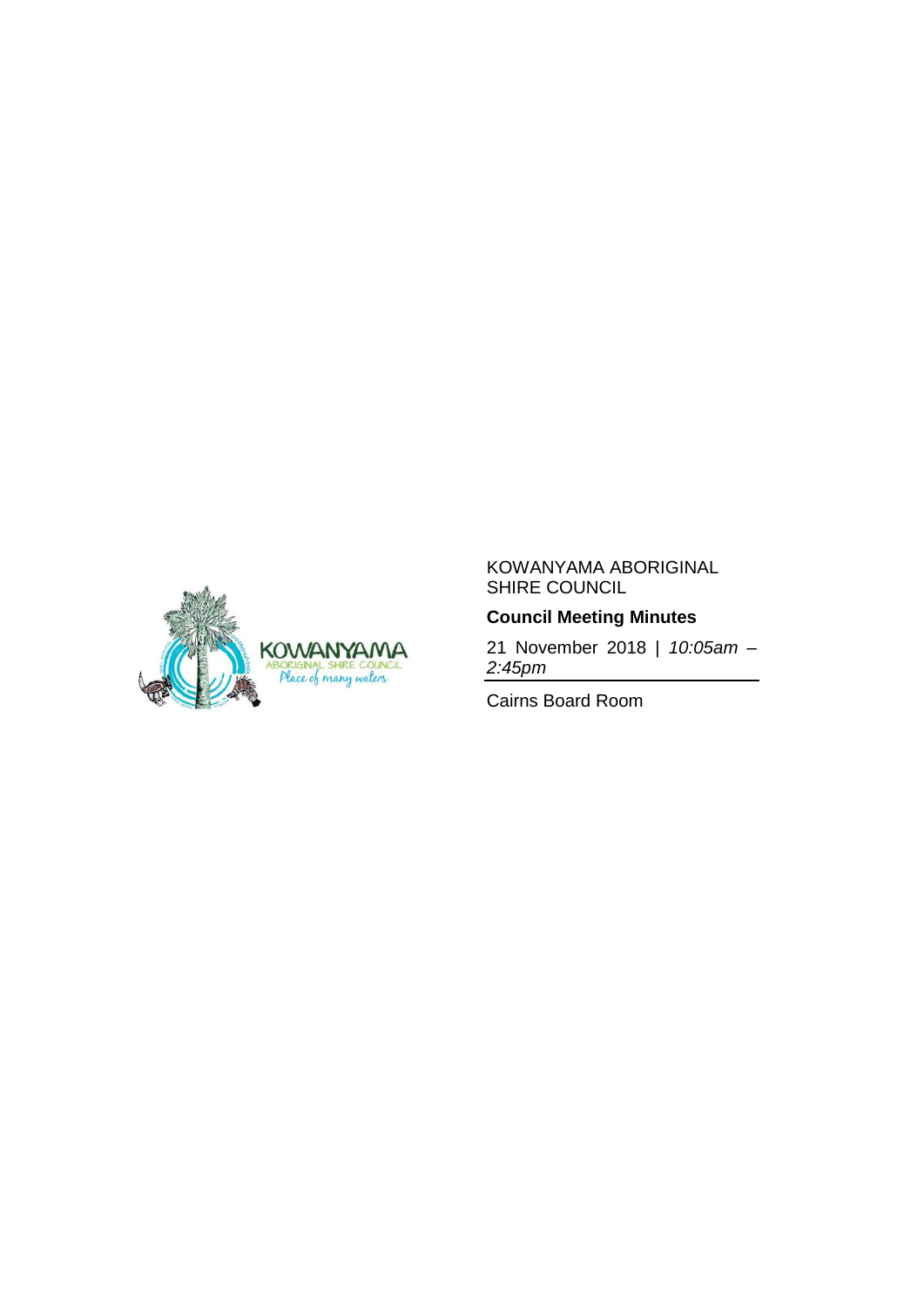# **Present:**

## **Councillors**

Mayor Michael Yam (Chair) Deputy Mayor Territa Dick – arrived at 10.08am Cr Aaron Teddy Cr Wendy Wust Cr John Fry

## **Executive**

Nicola Strut *Acting Executive Manager Finance (EMF)* Michelle Vick *Executive Manager Community Services (EMCS)* Tom Corrie *Executive Manager Infrastructure, Works and Projects (EMIWP)* Christine Delaney *Executive Manager Human Resources (EMHR)* Aruna Rodrigo *Executive Manager Finance (EMF)*

### **Apologies**

Fabian Williams *Chief Executive Officer (CEO)* Katherine Wiggins *Executive Manager Governance and Operations (EMGO)*

### **1) Welcome & Apologies**

The Mayor welcomed Councillors to the meeting.

# **2) Updates to Councillor Register of Interest or Related Parties**

Nil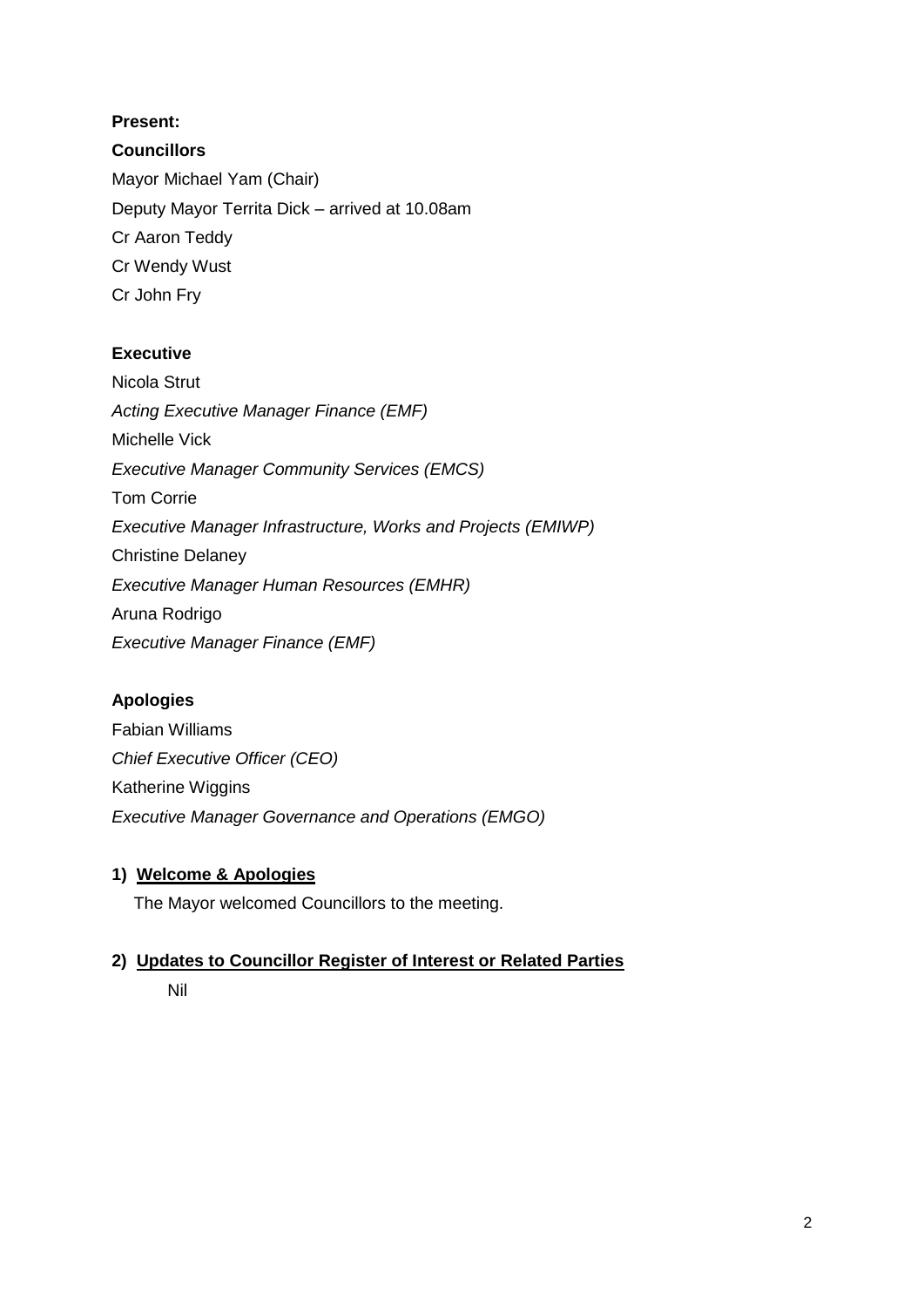### **4) Minutes from Previous Council Meetings**

**a)**

| <b>RESOLUTION - Minutes</b>                     | <b>Moved Cr Fry</b>     |
|-------------------------------------------------|-------------------------|
| <b>Minutes for October 2018 Council Meeting</b> | <b>Seconded Cr Wust</b> |
| That the minutes of the October 2018 Council    | <b>MOTION CARRIED,</b>  |
| meeting be adopted as true and accurate.        | All in favour           |

### **5) Action Items from last Executive Meeting**

Nil updates

### **6) Departmental Updates**

#### **a) CEO Update**

Mrs Vick, EMGO presented her monthly report. Report is attached.

#### **b) Finance**

Mr Rodrigo, EMF presented his monthly report. Report is attached.

## **Action Item**

EMF to provide report on JRG Civil, recommend actions in regards to agreement. Special Council meeting to be called to present report.

A/CEO and EMIWP to consult with EMF regarding the invoicing of accommodation and to include in the report.

EMF to ensure communication to A/CEO regarding bank balances.

### **c) Governance and Operations**

Ms Wiggins was not present, Report is attached.

### **Action Item**

EMGO to liaise with David Durst, Airport manager, regarding the 4G installation.

EMGO to provide an update regarding the Cattle Company.

EMF to investigate the process of all vandalism repairs to be coded to a certain code.

# **Lunch 1.00pm**

# **Council meeting resumed at 1.50pm**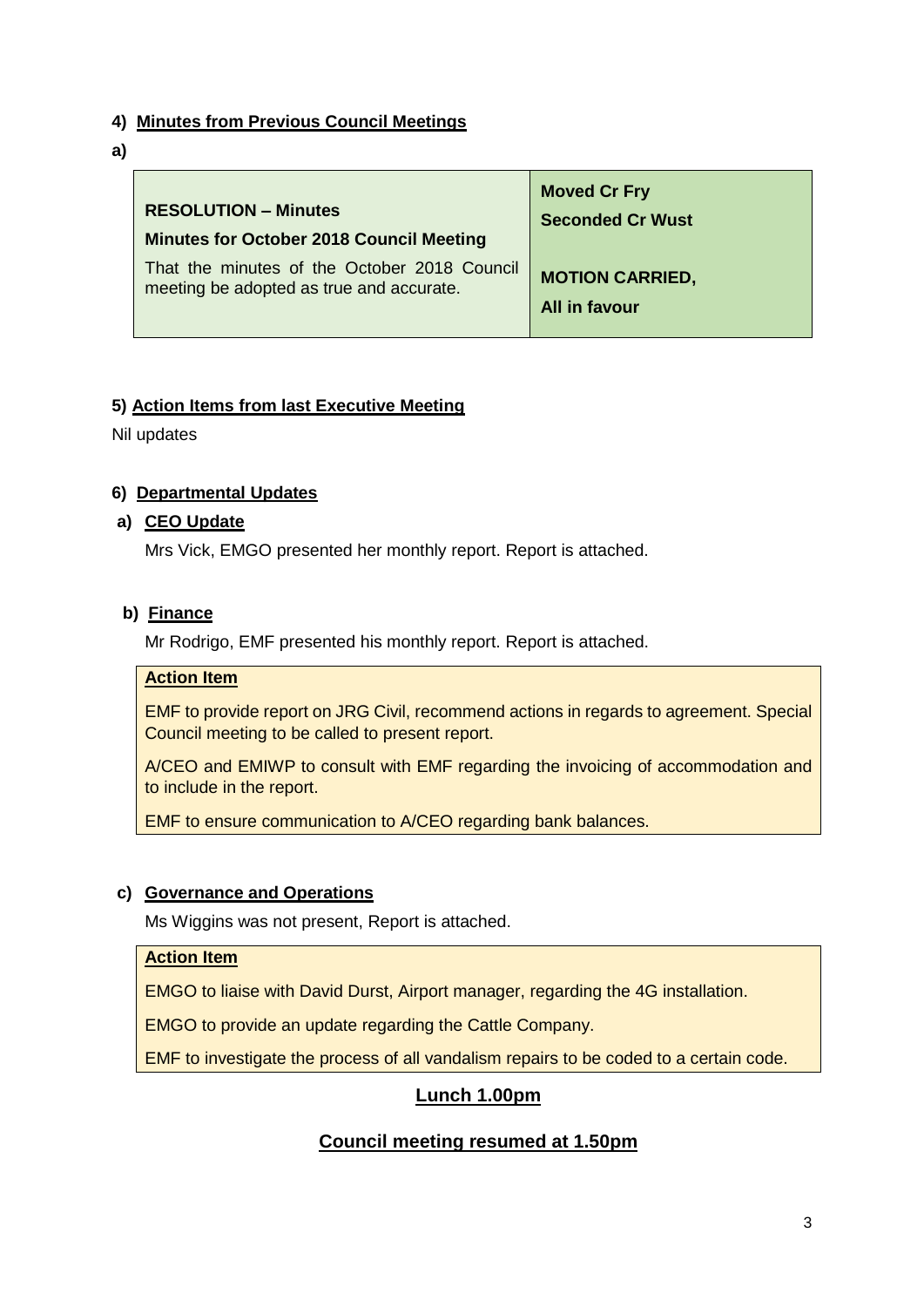### **f) Human Resources**

Mrs Delaney presented her report. Report is attached.

### **d) Infrastructure Works & Projects**

Mr Corrie presented his report. Report attached.

#### **Action Item**

EMIWP to organise meetings with TMR.

#### **e) Community Services**

Mrs Vick, EMCS presented her monthly report. Report is attached.

#### **7) Agenda Reports**

#### **a) Operational Plan Review Q1 2018-2019**

To be moved to the December meeting, alternatively to be moved to Special Meeting agenda.

#### **b) Model Meeting Procedures and Code of Conduct**

| RESOLUTION - In accordance with Local<br><b>Government (Councillor Complaints) and Other</b><br>Legislation Amendment Act 2018 Council<br>endorse the: | <b>Moved Cr Dick</b><br><b>Seconded Cr Wust</b> |
|--------------------------------------------------------------------------------------------------------------------------------------------------------|-------------------------------------------------|
| 1) Code of Conduct, including Councillor<br><b>Conduct examples</b><br>2) Model Meeting procedures                                                     | <b>MOTION CARRIED,</b><br><b>All in Favour</b>  |
| 3) Standing orders for council meetings<br>including standing Committees "best<br>practice quide".                                                     |                                                 |
| 4) Investigation Policy                                                                                                                                |                                                 |

#### **c) Community Grant**

| <b>RESOLUTION - That Council approve funding for</b><br>the attached Community Grants Application<br>submitted for approval by Thomas Hudson on<br>behalf of Kowanyama Sport and Recreation | <b>Moved Cr Yam</b><br><b>Seconded Cr Teddy</b> |
|---------------------------------------------------------------------------------------------------------------------------------------------------------------------------------------------|-------------------------------------------------|
| Association.                                                                                                                                                                                | <b>MOTION CARRIED,</b>                          |
|                                                                                                                                                                                             | <b>All in Favour</b>                            |
|                                                                                                                                                                                             |                                                 |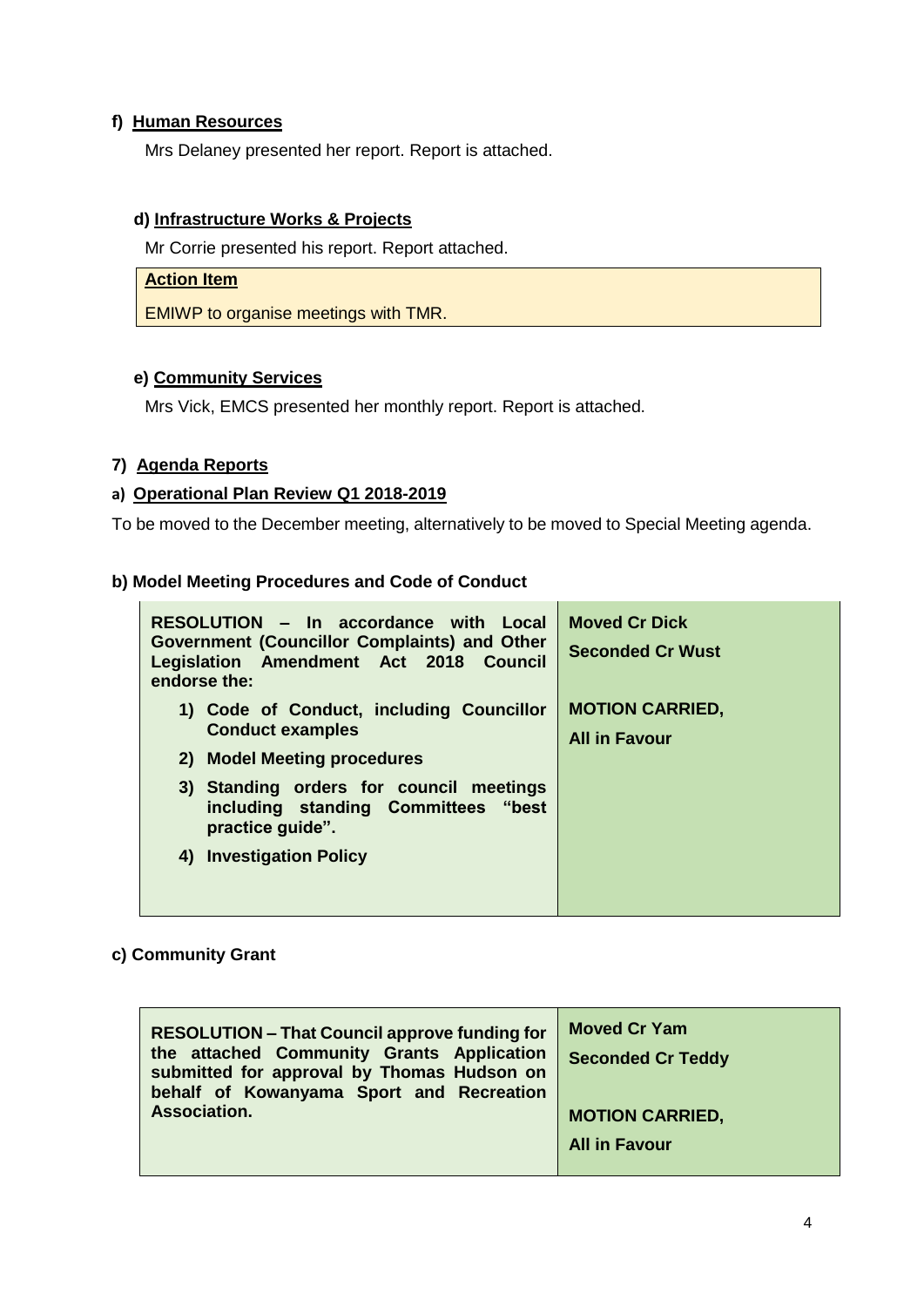# **d) Employee Assistance Program**

| RESOLUTION - That Council endorse the<br>engagement of an Employee Assistance Program<br>for all staff and Councillors. | <b>Moved Cr Fry</b><br><b>Seconded Cr Dick</b><br><b>MOTION CARRIED,</b><br><b>All in Favour</b><br>Cr Teddy not in the room |
|-------------------------------------------------------------------------------------------------------------------------|------------------------------------------------------------------------------------------------------------------------------|
|-------------------------------------------------------------------------------------------------------------------------|------------------------------------------------------------------------------------------------------------------------------|

# **8) Closed Business**

| <b>RESOLUTION - The Council moves into Closed</b> | <b>Moved Cr Teddy</b>                          |
|---------------------------------------------------|------------------------------------------------|
| <b>Business.</b>                                  | <b>Seconded Cr Yam</b>                         |
|                                                   | <b>MOTION CARRIED,</b><br><b>All in Favour</b> |

| <b>RESOLUTION - The Council moves out of Closed</b> | <b>Moved Cr Yam</b>                            |
|-----------------------------------------------------|------------------------------------------------|
| <b>Business.</b>                                    | <b>Seconded Cr Fry</b>                         |
|                                                     | <b>MOTION CARRIED,</b><br><b>All in Favour</b> |

# **a) Banking Signatories**

| RESOLUTION - That Council endorse the<br>following additional positions to be provider<br>approver, reviewer, and administrator status for<br>council bank accounts: National Australian Bank<br>and Commonwealth Bank. | <b>Moved Cr Teddy</b><br><b>Seconded Cr Yam</b><br><b>MOTION CARRIED,</b> |
|-------------------------------------------------------------------------------------------------------------------------------------------------------------------------------------------------------------------------|---------------------------------------------------------------------------|
| a) Executive Manager Community Services<br>and A/Chief Executive Officer, Michelle<br>Vick.                                                                                                                             | <b>All in Favour</b>                                                      |